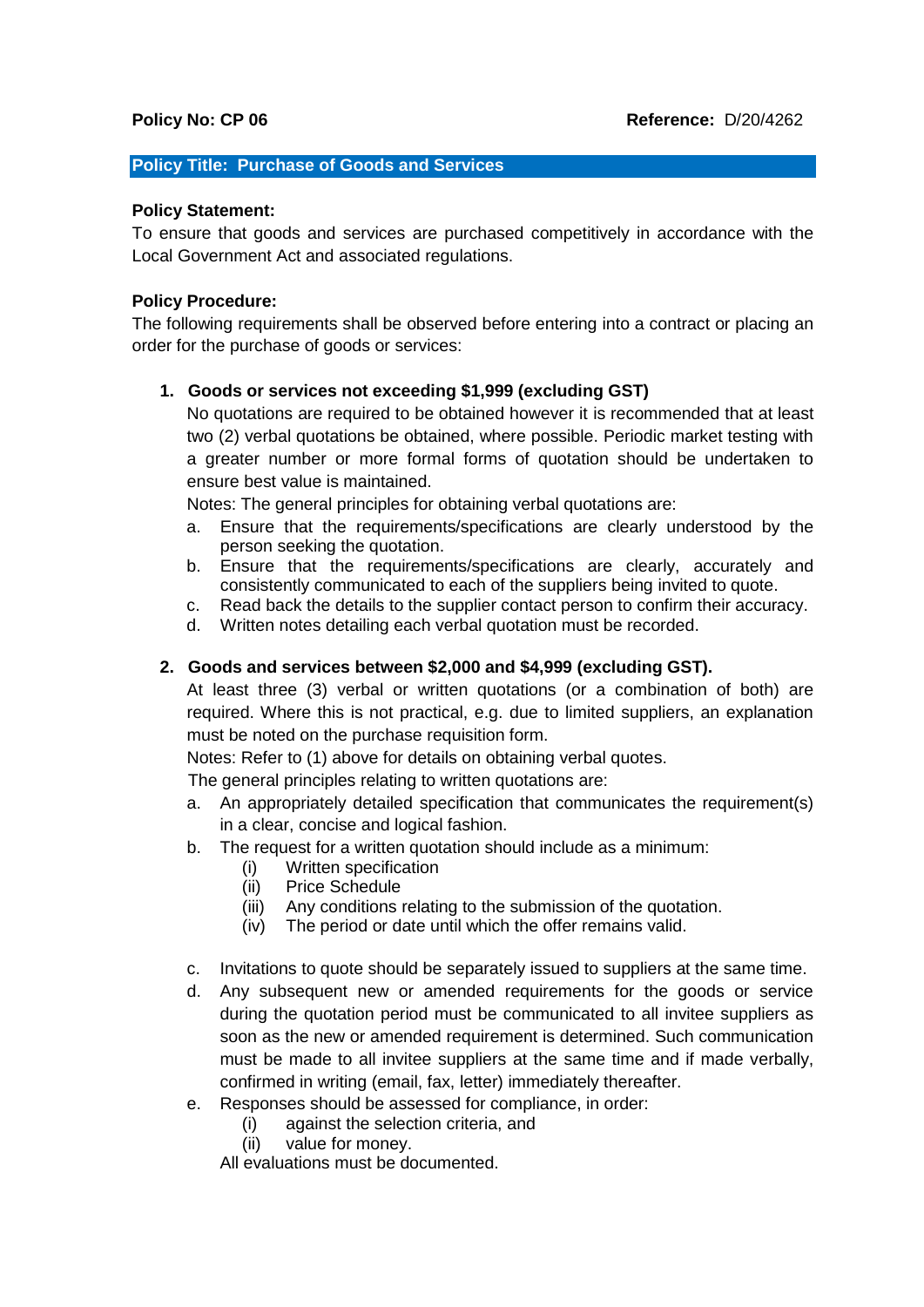- f. Invited suppliers should be advised of the outcome of their quotations as soon as possible after the final determination is made and approved.
- **3. Goods or services between \$5,000 and \$69,999 (excluding GST)**

At least three (3) written quotes are required. Note: Refer to (2) above for details on obtaining written quotes.

**4. Goods or services between \$70,000 and \$249,999 (excluding GST).**

At least three (3) written quotes are required.

Note: In addition to the requirements for obtaining written quotes detailed in (2) above, qualitative factors such as quality, stock availability, accreditation, time for completion or delivery, warranty conditions, technology, maintenance requirements, the organisation's capability, previous relevant experience and any other relevant factor should be considered as part of the assessment.

An evaluation panel consisting of at least three members shall be established prior to the advertising for goods or services. The panel should include a mix of skills and experience relevant to the nature of the purchase.

Where it is considered beneficial, Tenders may be called in lieu of seeking quotations for purchases under the \$250,000 threshold (excluding GST). If a decision is made to seek public Tenders for the Contracts of less than \$250,000, a Request for Tender process that entails all the procedures for Tendering outlined in this procedure must be followed in full.

The procurement of goods and/or services available from only one private sector source of supply (Monopoly Supplier), (i.e. manufacturer, supplier or agency) is permitted without the need to call competitive quotations provided that there is genuinely only one source of supply. Every endeavour to find alternative sources must be made. Written confirmation of this must be kept on file for later audit.

Note: Variations to purchase order may be approved were the value is minor and where the services being provided are difficult to estimate due to labour services and or similar/alternative products are agreed. A minor valuation must be within 5% of the original value and must not exceed \$250,000.

Note: The application of "sole source of supply" provision should only occur in limited cases and procurement experience indicates that generally more than one supplier is able to provide the requirements.

# **5. Goods or services over \$250,000 (excluding GST).**

The following minimum requirements must be met:

a. **Anti-Avoidance**

Officers shall not divide a Tender or quotation for goods or services into two or more contracts for the purpose of reducing each component contract to below \$250,000.

# b. **Tender Criteria**

The officer authorised to manage a public Tender shall, before Tenders are publicly invited, determine in writing the criteria and criteria weightings for deciding which Tender should be accepted.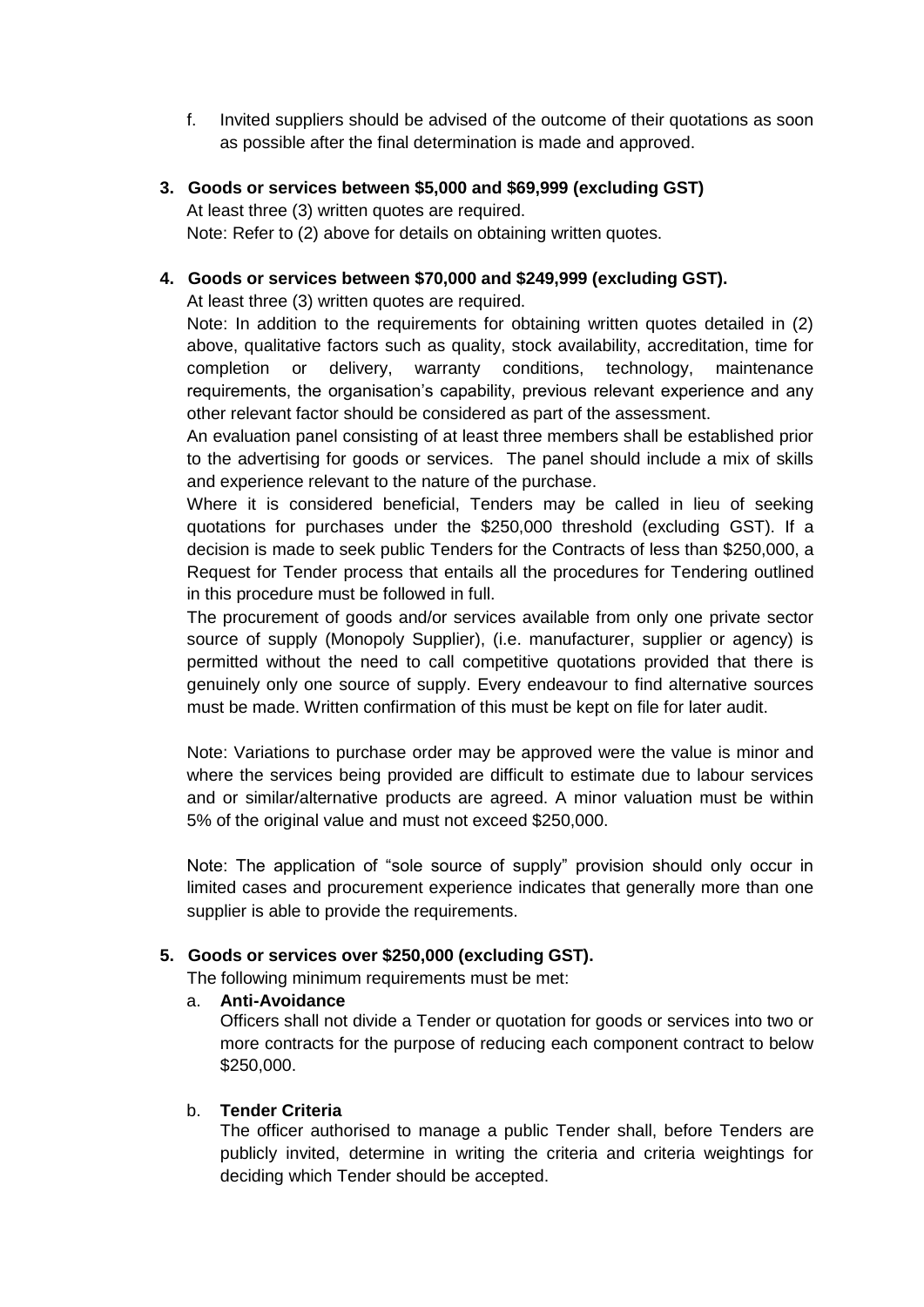Criteria weightings will be determined with reference to the complexity and nature of the specific goods or services being tendered for.

An evaluation panel consisting of at least four members shall be established prior to the advertising of a Tender and include a mix of skills and experience relevant to the nature of the purchase.

## c. **Advertising Tenders**

Publicly inviting tenders, requirements:

- (i) To remain open for at least 14 **full** days after the date the Tender is advertised.
- (ii) Statewide public notice, to include:

a. Publication on the MRC official website;

and at least 3 of the following:

- b. publication in a newspaper circulating generally in the State, preferably on a Wednesday or Saturday;
- c. publication in a newspaper circulating generally in the district;
- d. publication in 1 or more newsletters circulating generally in the district;
- e. circulation by the MRC by email, text message or similar electronic means;
- f. exhibition on the MRC notice board;
- g. posted on the MRC social media account by the MRC administration.
- (iii) A brief description of the goods and services required;
- (iv) Information as to where and how Tenders may be submitted;
- (v) The date and time after which Tenders cannot be submitted;
- (vi) Particulars identifying the person from whom more detailed information on the Tender may be obtained;
- (vii) Such information as the CEO decides should be disclosed to those interested in submitting a Tender;
- (viii) Detailed specifications of the goods and services required;
- (ix) The criteria for deciding which Tender should be accepted;
- (x) Whether or not the MRC has decided to submit an in-house Tender; and
- (xi) Whether or not Tenders can be submitted by facsimile or other electronic means, and if so, how Tenders may so be submitted.

Where the CEO has prepared a list of acceptable Tenders under the regulations, instead of giving Statewide public notice the CEO is required to give notice of the invitation to each acceptable tenderer listed. All other requirement under section C of the procedure still to be adhered to.

# d. **Issuing Tender Documentation**

The issuing of Tender documentation, whether by counter, mail, internet, referral or other means, to an interested potential Tenderer is conditional upon the potential Tenderer disclosing the name, contact person and contact details of the entity he or she owns or represents.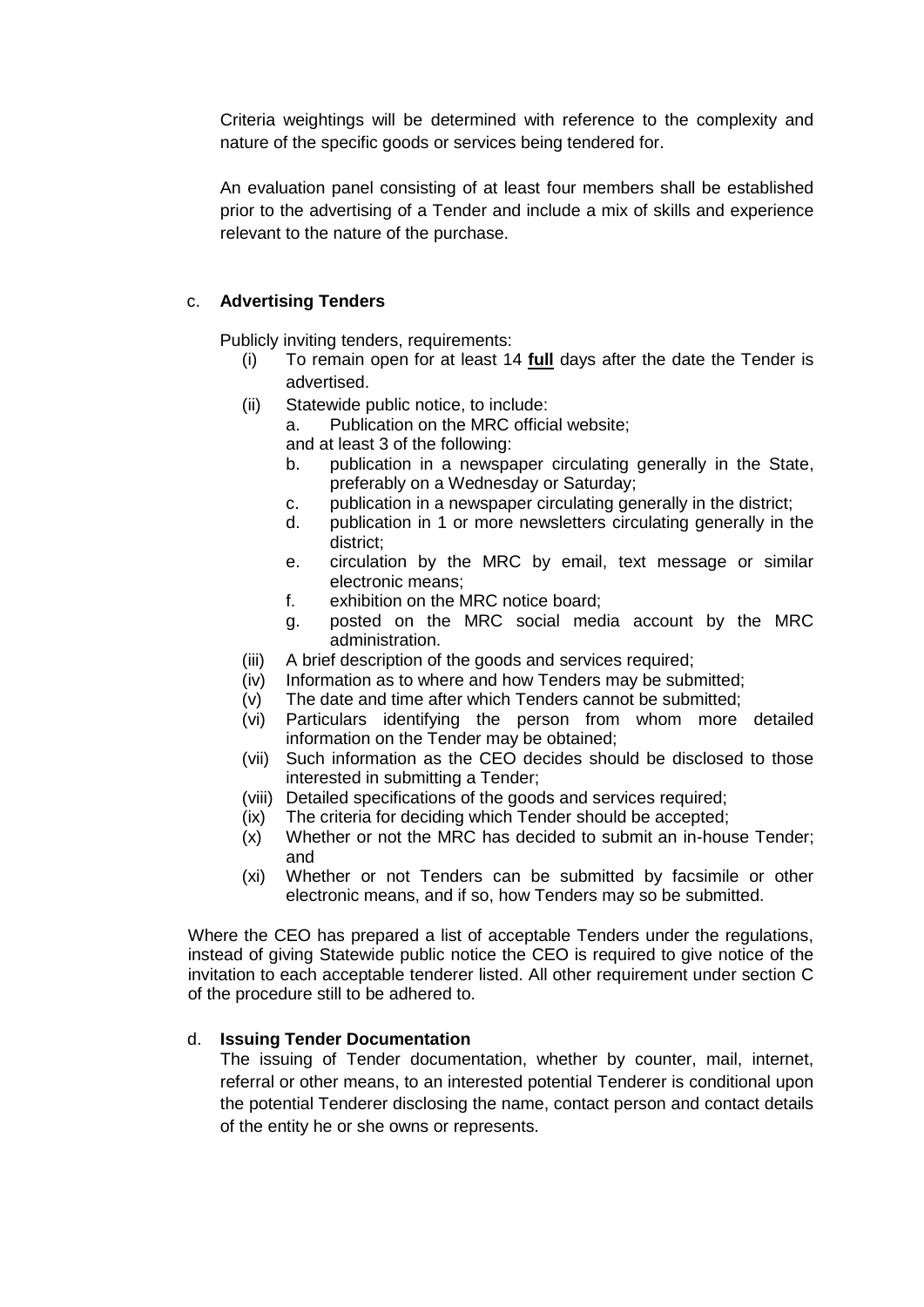These details must be recorded and will be used for the purpose of any subsequent clarifications, addendums or further communication that may be required prior to the close of the Tenders.

The Council reserves the right to charge a non-refundable 'documents fee' for large construction projects comprising voluminous specifications and design drawings.

### e. **Tender Deadline**

A Tender that is not received in full and/or in the required format by the advertised closing time and date shall be disqualified and will not be evaluated.

## f. **Opening of Tenders**

All Tenders may be received electronic or hard copies, as per the requirements stated in the Tender documents.

No Tenders are to be removed from the Tender box, opened, read or evaluated prior to the Tender Deadline.

Tenders are to be opened in the presence of the Chief Executive Officer's delegated nominee along with at least one other Council Officer. The details of all Tenders received and opened shall be recorded in the Tenders Register.

Tenders are to be opened in accordance with the advertised time and place. There is no obligation to disclose or record Tendered prices at the Tender opening, and price information should be regarded as *commercial-inconfidence* to the MRC. Members of the public are entitled to be present at opening of Tenders.

For Tenders received in hard copy, the Tenderer's Offer Form, Price Schedule and other appropriate pages from each Tender shall be date stamped and initialled by at least two MRC Officers present at the opening of Tenders.

# g. **No Tender Received**

Where the MRC has invited Tenders but no compliant submissions were received, direct purchases can be arranged on the basis of the following:

- (i) A sufficient number of quotations are obtained;
- (ii) The process follows the guidelines for seeking quotations between \$70,000 and \$249,999 (listed above);
- (iii) The specification for goods and/or services remains unchanged;
- (iv) Purchasing is arranged within six (6) months of the closing date of the lapsed Tender.

## h. **Tender Evaluation Panel**

A minimum of four members should be selected for the panel. The members are to be selected based on their knowledge of the subject matter being considered or based on their contract experience.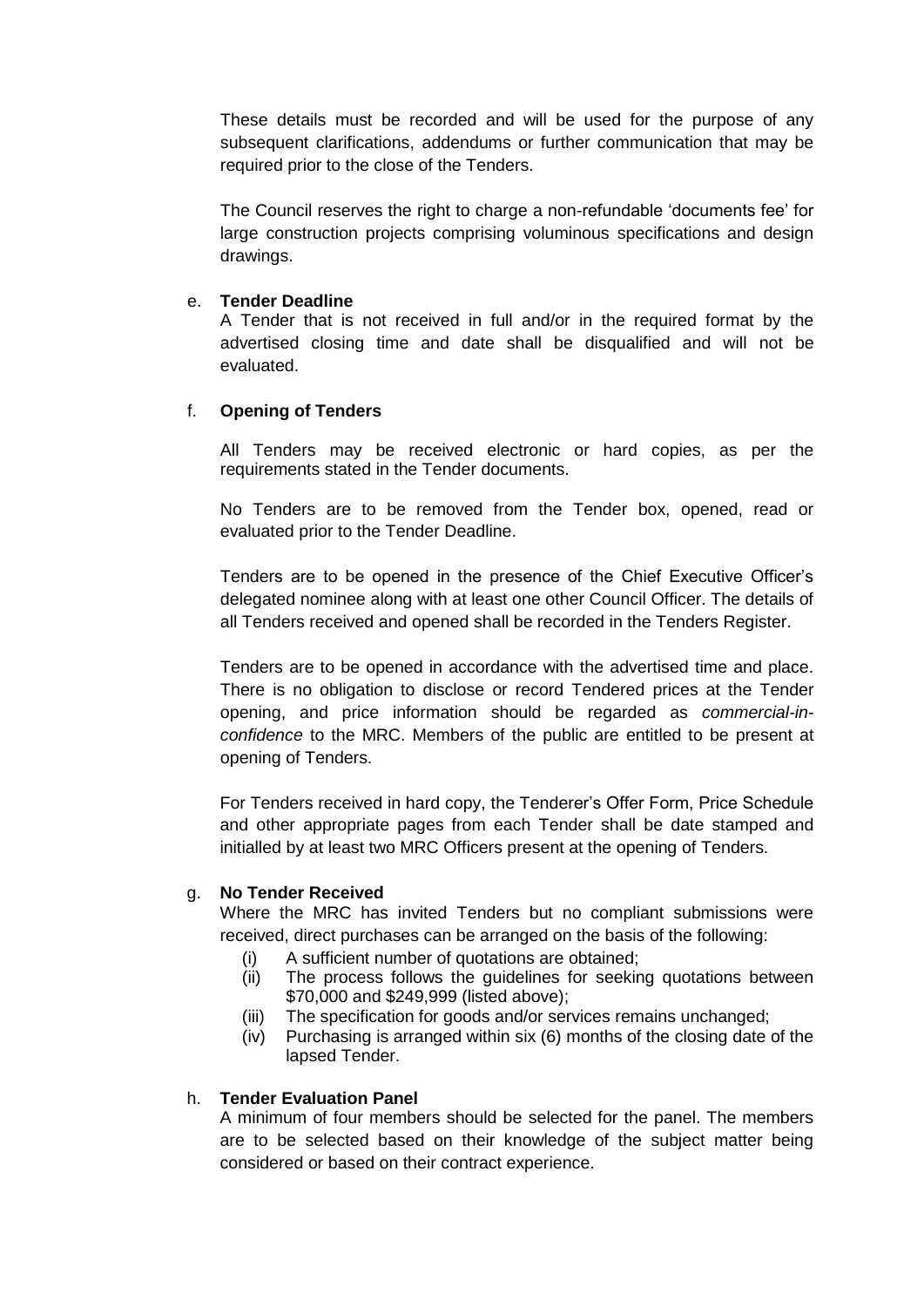Each member of the panel is to sign a declaration acknowledging their responsibility to keep the Tender information confidential and noting any potential conflicts of interest that they may have.

Where a member has a significant conflict of interest, they are to be excused from the panel and replaced by another suitable member.

### i. **Tender Evaluation**

Each Tender that has not been disqualified shall be assessed by a Tender evaluation panel. The panel must provide a written evaluation against the predetermined criteria.

## j. **Addendum to Tender**

If, after a Tender has been publicly advertised, any changes, variations or adjustments to the Tender document and/or the conditions of Tender are required, the MRC may vary the initial information by taking reasonable steps to give each person who has sought copies of the Tender documents notice of the variation.

# k. **Variation of Contract**

(1) Minor Variation

If after the Tender has been publicly advertised and a successful Tenderer has been chosen, but before the MRC and Tenderer have entered into a Contract, a minor variation may be authorised by the CEO. A minor variation is deemed to be one where the scope and price does not vary by more than 10% of the original scope and price. Variations in price alone, i.e. without a change in scope or variation in specification, will not be authorised.

A minor variation must not alter the nature of the goods and/or services procured, nor materially alter the specification or structure provided for by the initial Tender.

# (2) Contracts Entered into

A contract that has been entered into may only be varied if:

- (a) the variation is necessary for the supply of the goods and service and the variation does not change the scope of the contract; or
- (b) It is a renewal or a term extension of a contract required for emergency under 6.8(1)(c) of the Local Government Act 1995.

# l. **Notification of Outcome**

Each Tenderer shall be notified of the outcome of the Tender following Council resolution. Notification shall include:

- (i) The name of the successful Tenderer;
- (ii) The total value of consideration of the Tender as detailed in the Council resolution;
- (iii) The details and total value of consideration must also be entered into the Tender register at the conclusion of the Tender process.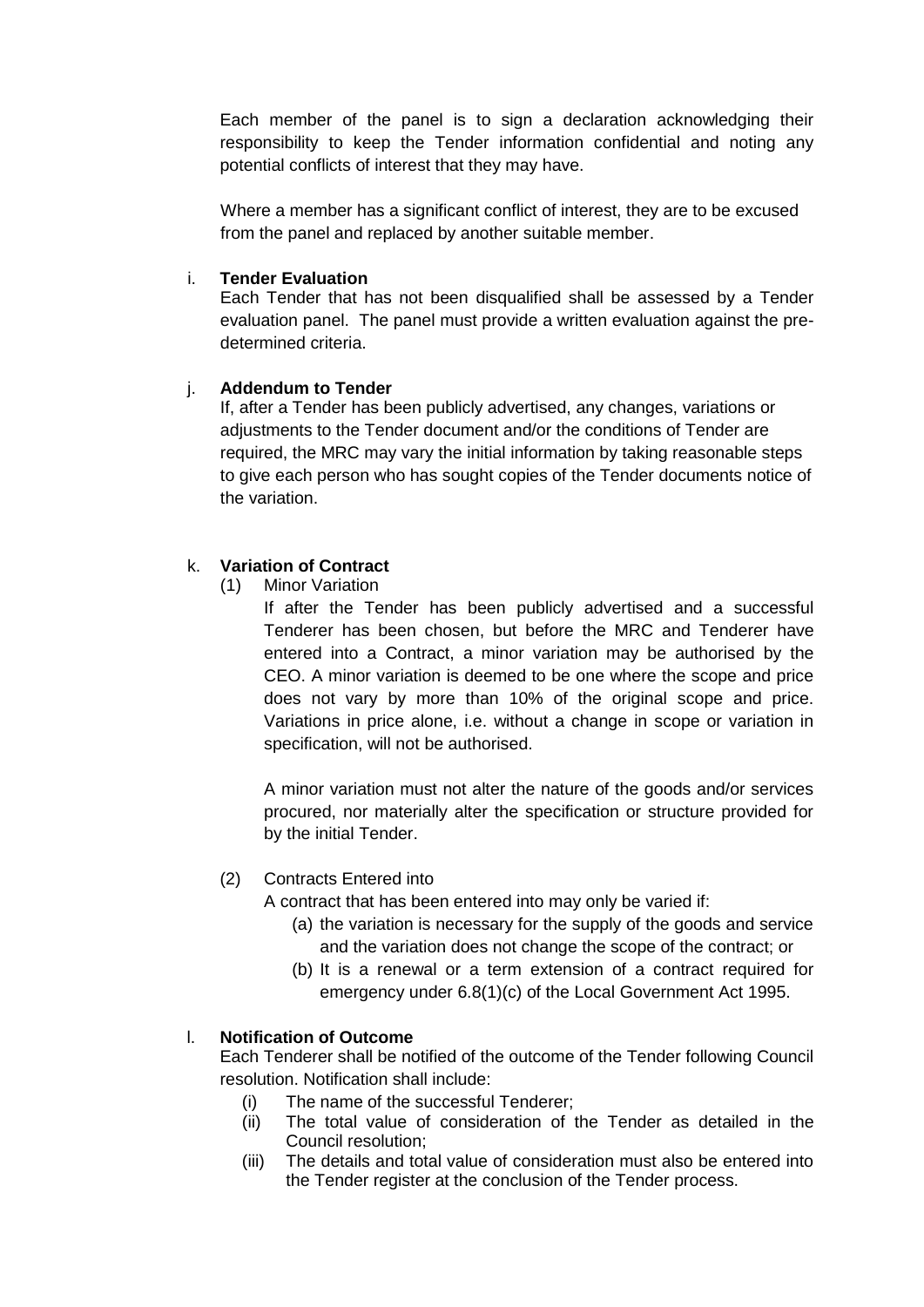## m. **Records Management**

All records associated with the Tender process or a direct purchase must be recorded and retained in accordance with the minimum requirements of the State Records Act.

## **6. When public Tenders or quotations are NOT required**

In the following instances public Tenders or quotation procedures are not required (regardless of the value of expenditure):

- a. An emergency situation as defined by the Local Government Act 1995;
- b. The purchase is under a contract of WALGA (Preferred Supplier Arrangements **or E-Quotes**), Department of Treasury and Finance (permitted Common Use Arrangements), Regional Council, or another Local Government;
	- (i) Notwithstanding the above, where there are multiple WALGA Preferred Suppliers and the contract value is in excess of \$69,999, the requirements of 4. above are to be complied with;
- c. The purchase is under auction which has been authorised by Council;
- d. The contract is for petrol, oil, or other liquid or gas used for internal combustion engines;
- e. Any of the other exclusions applicable under Regulation 11 of the Functions and General Regulations.

## **7. State of Emergency Conditions**

When a State of Emergency is declared in WA, the provisions in the regulations governing a State of Emergency are deemed to apply.

#### **8. Recording Quotations**

All quotations, whether verbal or written, must be recorded in compliance with the Record Keeping Act.

#### **9. Local supplier**

If a local supplier is invited to quote and provides a quotation which, on evaluation, is either equal or better than a non-local supplier, then preference must be given to that local supplier.

#### **10. Environmental Consideration**

In the absence of any other differences, a product that has less of an environmental and human health impact, will be given preference.

| Legislation                 | 1. Local Government Act 1995 s.3.57.<br>1. Local Government (Functions & General)<br>Regulations 1996 - Part 4 |
|-----------------------------|----------------------------------------------------------------------------------------------------------------|
| <b>Responsible Officer</b>  | <b>Chief Executive Officer</b>                                                                                 |
| <b>Council Meeting Date</b> |                                                                                                                |
| <b>Review History</b>       | 28/02/2008; 05/09/2013; 04/09/2014, 20/08/2015;<br>05/11/2015; 01/09/2016; 14/09/2017; 14/08/2018.             |
|                             | 13/08/2019, 18//06/2020, 12/08/2021                                                                            |